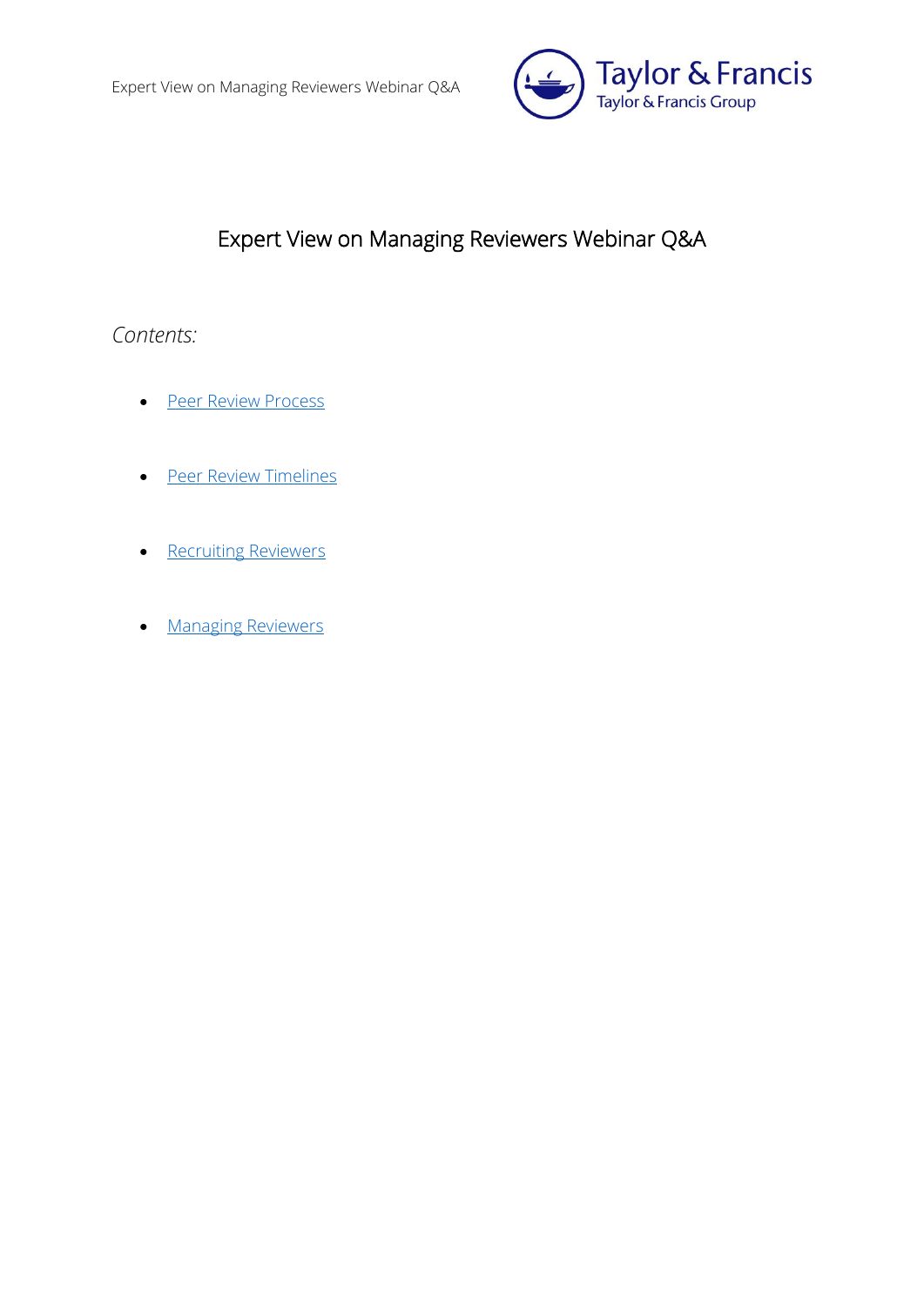

# Peer Review Process

## <span id="page-1-0"></span>Is the person who handles the review process a dedicated person, or do they handle other matters of the journal as well?

Peter Gilroy: Yes, their role is to manage the review process and maintain the database.

Dianne Dixon: The dedicated person on this journal is the Managing Editor. I assist in managing the review process in conjunction with the Editor in Chief, Associate Editors and Guest Editors. I follow the progress of each paper from submission, revisions, final decision all the way to the publication online and in the print issue. Also, the journal has established guidelines and policies that should be followed, and I am there to guide the process when any issue comes up.

#### What are the roles of Assistant and Associate Editors in the review process?

Peter Gilroy: We do not have Assistant Editors, but rather Deputy Editors. Each of the four deputy editors has a particular role within the review process. The role of the International Editorial Board (who were previously known as the Associate Editors) is to advise the Executive Board on teacher education developments and research activity in their country, to identify authors and reviewers, and to represent and publicize the journal. They also contribute to the annual Executive Board meeting.

Dianne Dixon: We do not have Assistant Editors. We use Associate Editors and they are responsible for choosing reviewers for the paper, reading all the reviews, and making a recommendation to the Editor in Chief for a decision. They will also handle all the revisions for the paper until acceptance.

### Does your office review special issues that have already been reviewed by the guest editor?

Peter Gilroy: No, the Guest Editor has *carte blanche*, although they are briefed in some detail about the journal's expectations. Their original proposal for a special issue has to include details of the papers that will be published, so there is an initial review of the proposed contents of the special issue (amongst other things) by the full Board.

Dianne Dixon: For special issues, the Guest Editor manages the review process with the assistance of the Managing Editor, but only makes a recommendation to the Editor in Chief based on the reviews. The decision letters are written by the Editor in Chief, but she rarely goes against the recommendation of the Guest Editor. If there are issues with paper, a decision is made collectively.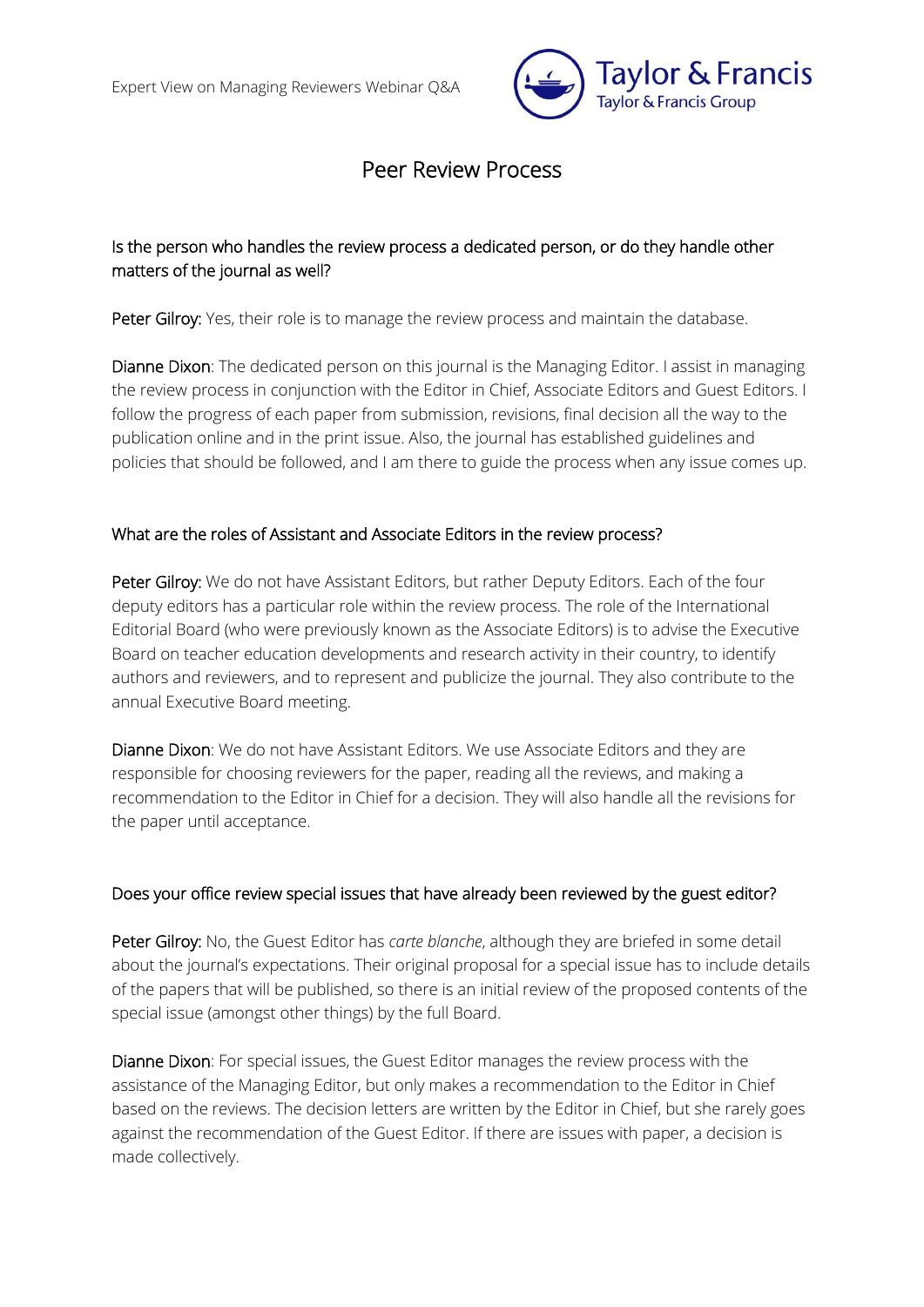

#### Do you sometimes ask reviewers to review a paper a second time, after it has been revised?

Dianne Dixon: Yes, we do. Our reviewers have the option of declining to review a second time, but I've found most of our reviewers accommodating. We have had as many as four revisions on a manuscript.

Gareth Meager: Yes, and the submission systems can easily facilitate this. In both ScholarOne and Editorial Manager it can be set so that the system automatically selects the same reviewers for a second round revision to make it easier for editors to assign the same person and keep the consistency. Templated emails can also be configured to specifically be aimed at such instances and say something along the lines of "We'd like you to review this revision of a paper you already provided an excellent review of". The systems also allow for all previous correspondence, and author responses to reviewer comments, to be accessible for a reviewer of a revised manuscript.

## I am about to succeed an editor who has insisted on having three reviewers for each paper. It sounds as if most of you find two sufficient?

Dianne Dixon: We've found two reviewers to be sufficient, but if the two reviews oppose each other we always find a third. It does delay the review time but we want it to be a fair process.

Gareth Meager: Generally, two is the default setting in systems, but this can be altered. There is also a mechanism on the submission system for changing the number of required reviews on a paper by paper basis. So you can change it to have three reviewers should you need them, or two, or even just one for perhaps a paper that has been revised multiple times. Even if the journal's default setting is to have two, it can be changed.

#### To what extent (if any) do you edit reviewers' comments to authors?

Peter Gilroy: I have edited reviewers' comments, but not for sense, more for emotion. Sometimes reviewers forget that they're writing about somebody's work and that the author might be quite new to the process of writing, and I wouldn't want cruel remarks to be passed on. So I do occasionally filter out some of the emotive side that you get in some reviewers' comments, but not the sense.

Dianne Dixon: I look at all the decision letters and yes, there are times when reviewers can be a little bit harsh about someone's paper, so those kinds of comments are edited out.

Hervé Stolowy: I think it's a very important question. In principle, I never edit the comments, which doesn't mean that I agree with everything that is written, but I make a decision based on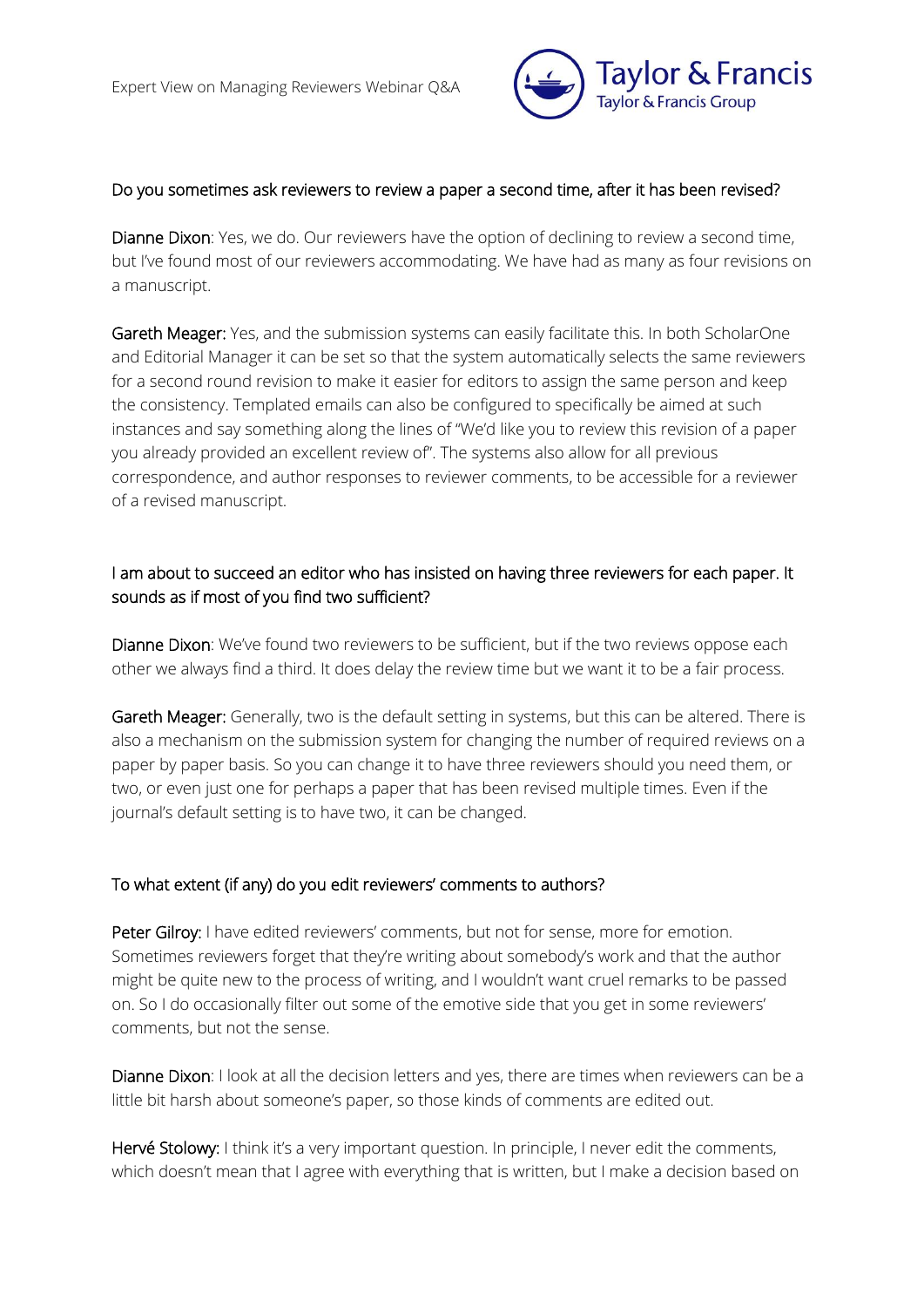

two pieces of advice. Concerning the wording, the reviewers receive clear instructions to be constructive, positive, and not to be nasty, not to be harsh, with authors.

## What is your opinion about patient peer-review, where a non-scientist / non-specialist gives feedback to the researchers' work?

Peter Gilroy: I've not tried it so I'm not sure how it would work, because what you want is expert advice on the particular paper, academic advice. Although within the UK system of the research exercise, the REF, I can see why you might want to have some element of impact. I don't know whether Dianne does this, but I know in some medical journals, there is a section for the abstract where you identify the impact of your paper and I have thought of adding that to the journal that I edit.

Dianne Dixon: We actually don't have that currently in our journal.

Hervé Stolowy: We only use experts in the field, academics.

# Do you have any reviewer top tips or guidelines that we can share with new reviewers on our journal?

Gareth Meager: Firstly, there's the idea of making reviewing collaborative and a conversation between a reviewer and the author of the paper, although in the case of double-blinding they don't know each other. As we've touched upon, it's about writing things that you would happily say to someone face-to-face, and being constructive. Making it a dialogue and an open expression of how the manuscript could be improved and what areas were good and not so good. Certainly, we try to express that a good review is a full and frank one rather than a short, snappy one.

Dianne Dixon: For my journal, I would encourage new reviewers to not be afraid to reach out to the Editor-in-Chief or the Associate Editors. These are the people that are going to be selecting you, so get to know them and have them get to know you, so they will start using you more.

Peter Gilroy: I encourage reviewers, particularly new, younger reviewers, to see the process as a discussion and to think of the paper as being written by themselves – what kind of review would they like if they had written the paper?

Hervé Stolowy: Ask for advice from senior colleagues in a department when it's your first review, because in your department, many colleagues will have very good experience of reviewing. Also, many PhD programs train the students to discuss a paper in public. This can be very helpful for learning how to review a paper; it's not so different to discuss a paper in public and to write a review. So I think it's important to train our PhD students to discuss papers in public.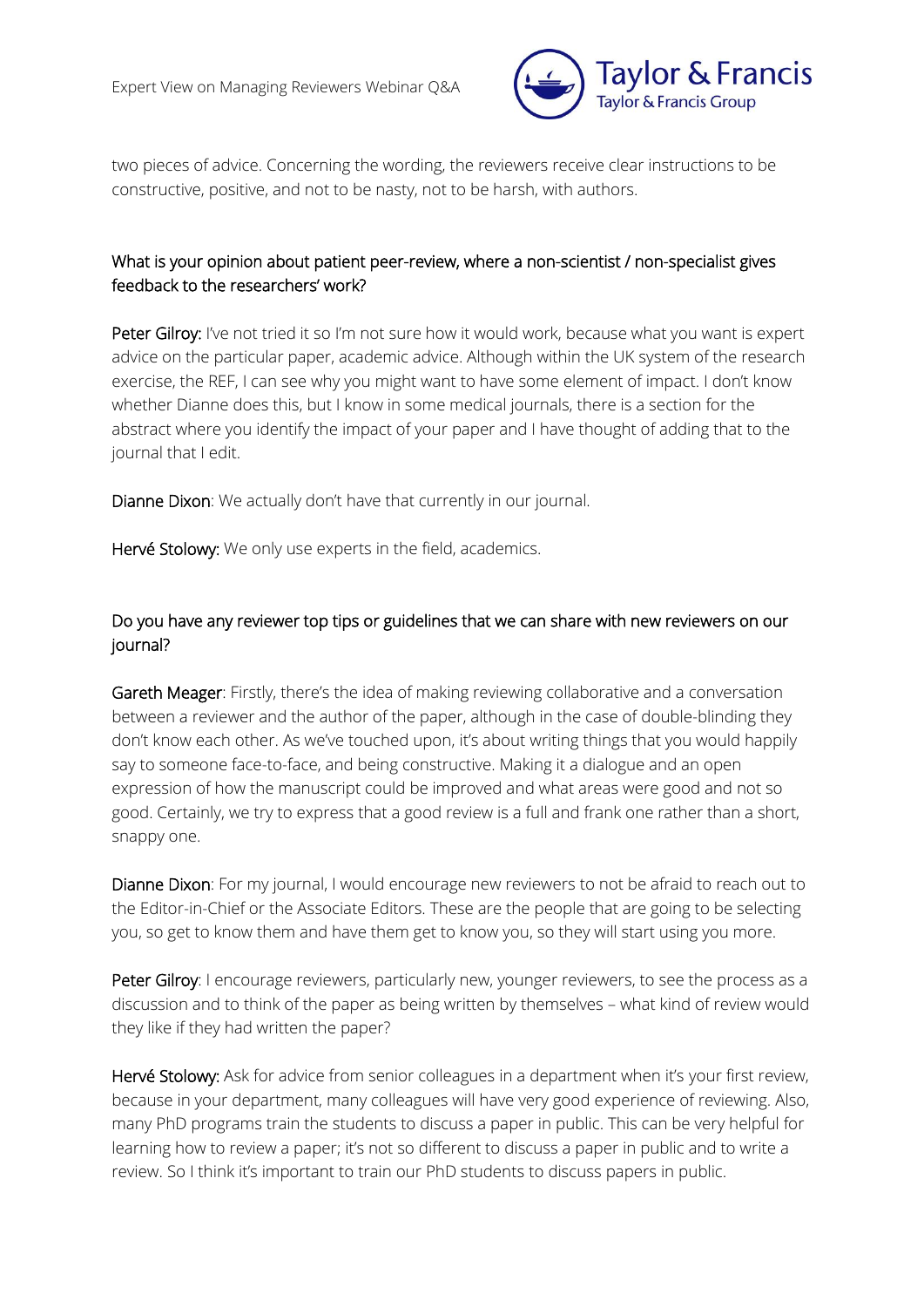

## Which model of peer review do you prefer: open peer review, single blind, double blind, or triple blind?

Peter Gilroy: I prefer double-blind review, which takes place after the editorial board have seen the papers themselves, so at that point it isn't blind.

Hervé Stolowy: The system we have is two reviewers, double-blind.

Dianne Dixon: On the managing perspective, my current journal is single-blind. I have worked on a double-blind journal and I find it's quite a challenge to make sure it's completely blinded. I think from the author's perspective, it's probably good because it will be less biased by the reviewers, but to manage that process, my preference is a single-blind.

#### What is your process for reviewing (adding and omitting) members of the Editorial Board?

Dianne Dixon: The Editorial Board serves a term of three years. We have Associate Editors and an Advisory Board that make up the Editorial Board. As the Managing Editor, I can see the types of papers submitted and I track the amount of manuscripts assigned to each Associate Editor. If a particular Associate Editor is receiving more than a manageable amount of papers every month, I have a discussion with the Editor in Chief to see if we need another person to cover a particular area. For the Advisory Board, I also review how many times they were invited, agreed, and submitted a review on a yearly basis.

### As editors, do you peer review for other journals at all?

Peter Gilroy: Yes, I certainly peer review for other journals, and I've learnt from that experience what not do to as an editor.

Hervé Stolowy: Before the beginning of my term, I used to review a lot for many other journals. I still review a bit now, but because of the editorship it's very difficult to review too much for other journals due to the workload. From time to time, I still review, and I try to review on-time for the other journals.

#### How can editors benefit from projects such as Publons?

Gareth Meager: Publons is an initiative that's giving reviewers credit for the work they've done. Reviewing is a voluntary pursuit and 99.9% of the time reviewers are not paid. So Publons is an initiative where the reviewers can claim work and say "I reviewed for 'x' journal" and then they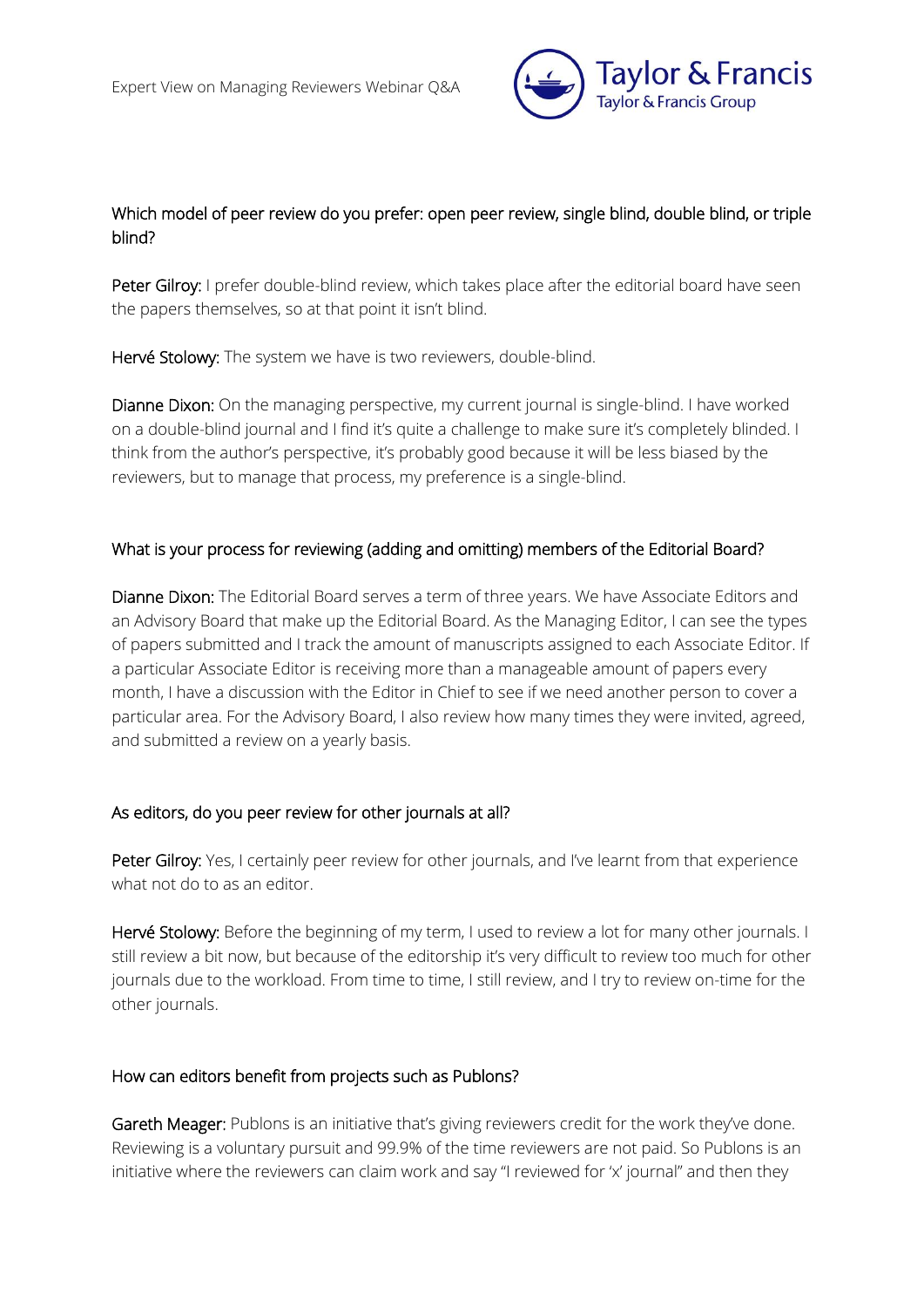

can build up a Publons profile. This gives them more of an online presence of the work that they've done, and in some ways it records the fact that "yes, I was a reviewer on this journal".

At Taylor & Francis, we're trialing it on a number of journals, so when reviewers are reviewing a paper, there's a question that says would they like to have this connected to their Publons account and they can say yes or no. Then they're taken to the Publons page, a specific Taylor & Francis area with Publons where they can then claim their review.

So how editors can benefit from projects such as Publons would be that it's just another incentive for reviewers, it's another opportunity to say to reviewers "if you give up your time to review for us, there's also an area now where you can begin to claim some recognition for the fact that you're doing this work for us".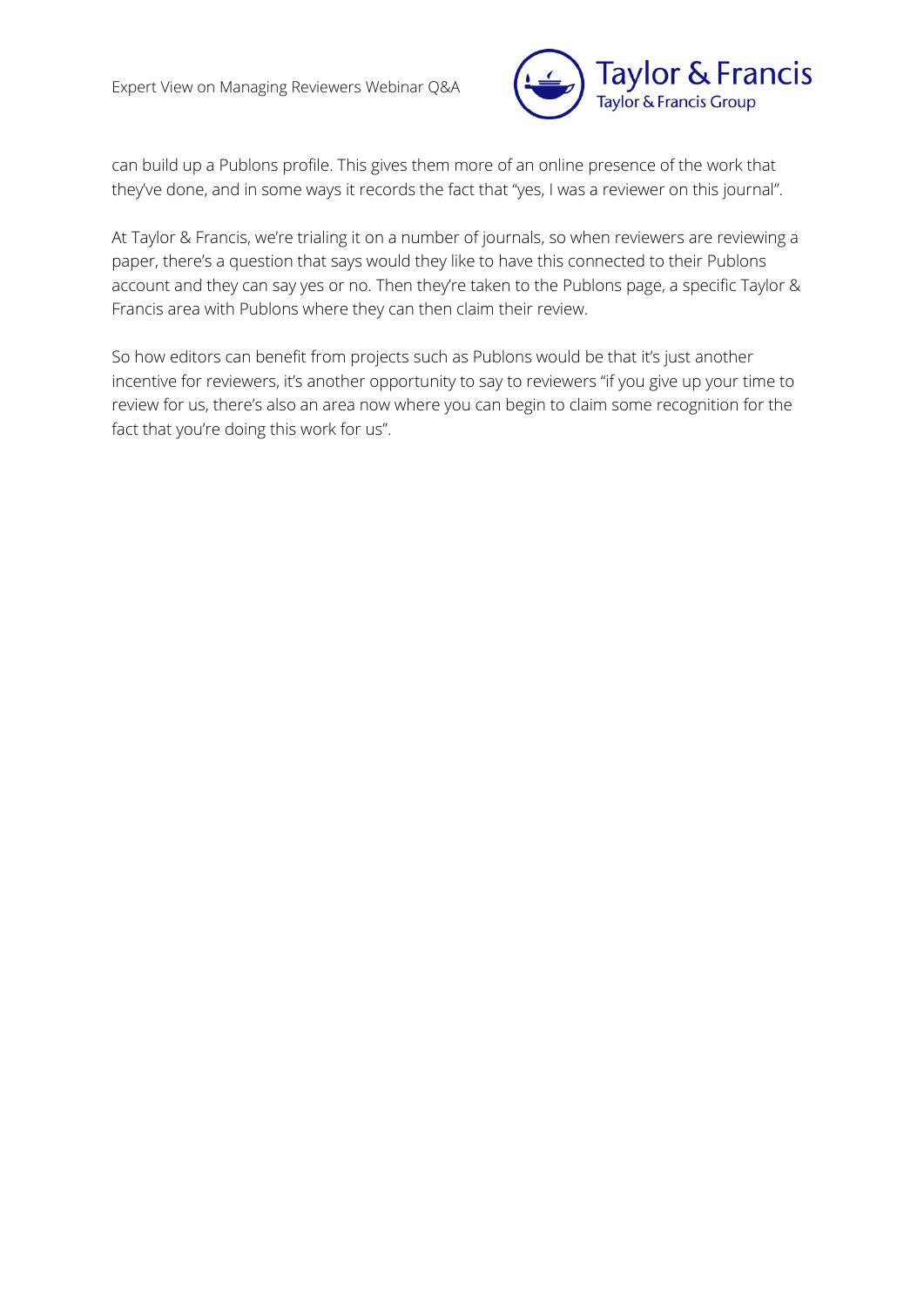

# Peer Review Timelines

# <span id="page-6-0"></span>How do journals, like *Nature*, that publish weekly issues manage to publish on time if finding reviewers takes more than a month?

Gareth Meager: It may be that titles, such as *Nature*, are providing additional incentives for reviewers. Big, fast moving titles could well offer financial incentives, but generally not. In the case of *Nature*, they provide extensive instructions to reviewers and are extremely clear and transparent on what they expect from those that agree to review. Timely turnarounds are presented and agreed upon from the outset, so a reviewer knows what is expected of them. I also suspect they draw upon a core group of reviewers that are very *au fait* with the review policy of the journal and know exactly to what they are agreeing. As Peter said in the Webinar, the personal touch is also crucial and I would fully expect titles such as *Nature* to address this.

### How long do you typically give reviewers to review a paper?

Dianne Dixon: For my journal, we typically give 14 business days to review a paper.

Peter Gilroy: With us, it's slightly different because we have a preliminary review process that the editorial board take part in to check that a paper is appropriate. That is a 10-day process, maximum, usually much shorter than that, and then they go out to review and reviewers are given 14 working days.

Hervé Stolowy: For *European Accounting Review*, we have an initial screening process which I do, and this can lead in a few days to what we call 'desk rejections'. We have about a third of papers which are desk-rejected, and when all the other papers are sent out for review we give 45 days to review it.

# How much of the review process should ideally happen before sending a manuscript to external reviewers?

Peter Gilroy: Working to the principle that reviewers should not be asked to waste their time identifying papers that are inappropriate (or so badly written that they cannot be rescued) then what Hervé termed the 'desk reject' consists of carrying out that check for the referees. So the pre-blind review process takes place for every paper. This is usually minimal, but can require major revision before being sent to external blind review.

Dianne Dixon: Manuscripts are reviewed by the Managing Editor for proper submission guidelines and plagiarism before it's sent to the Associate Editor. Associate Editors review the paper for suitability based on the scope of the journal. If it's not suitable, they reject at this stage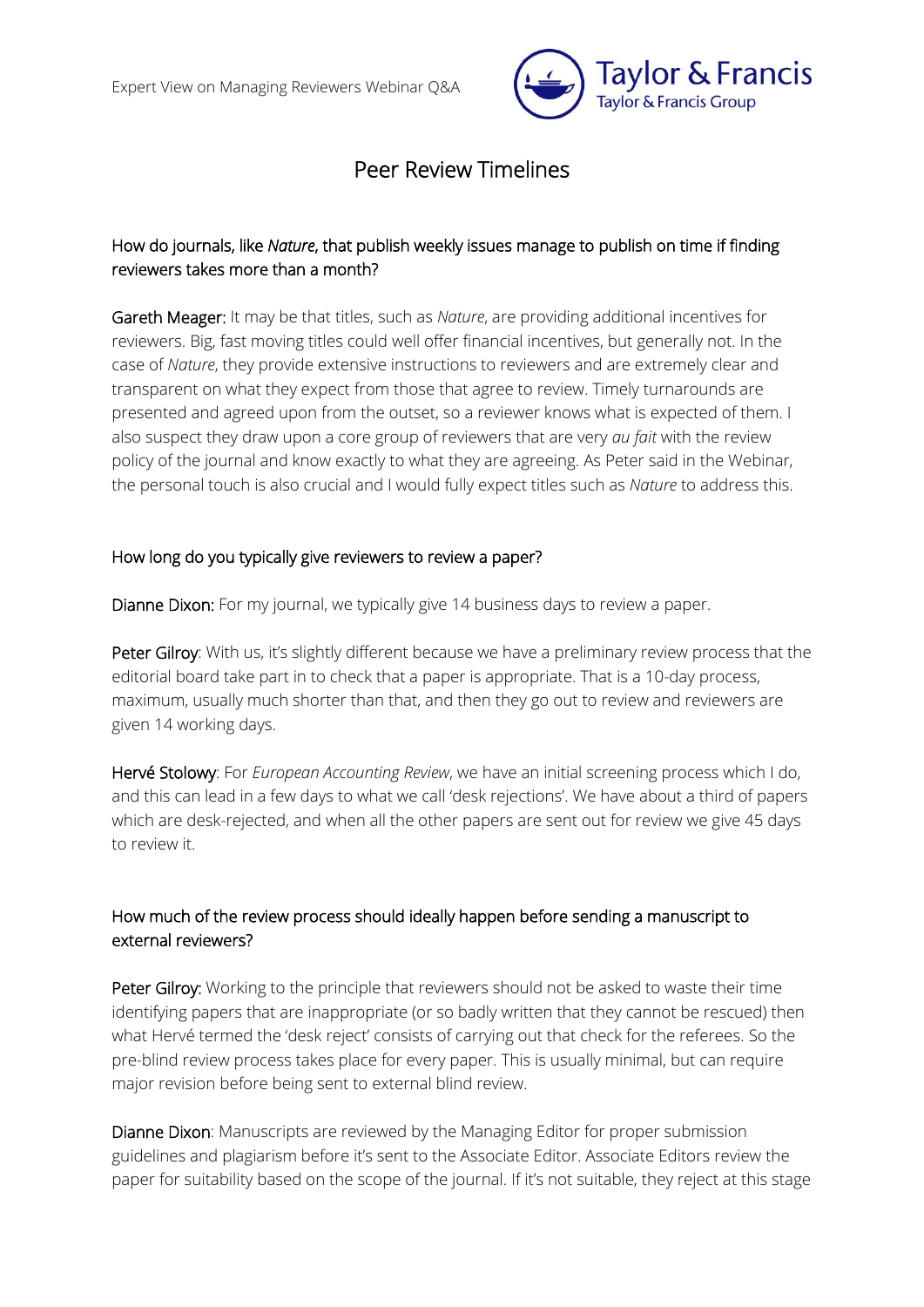Expert View on Managing Reviewers Webinar Q&A



or ask for reject and resubmit with comments to the author if they think the paper can be rewritten. If it's suitable, it is sent out to reviewers.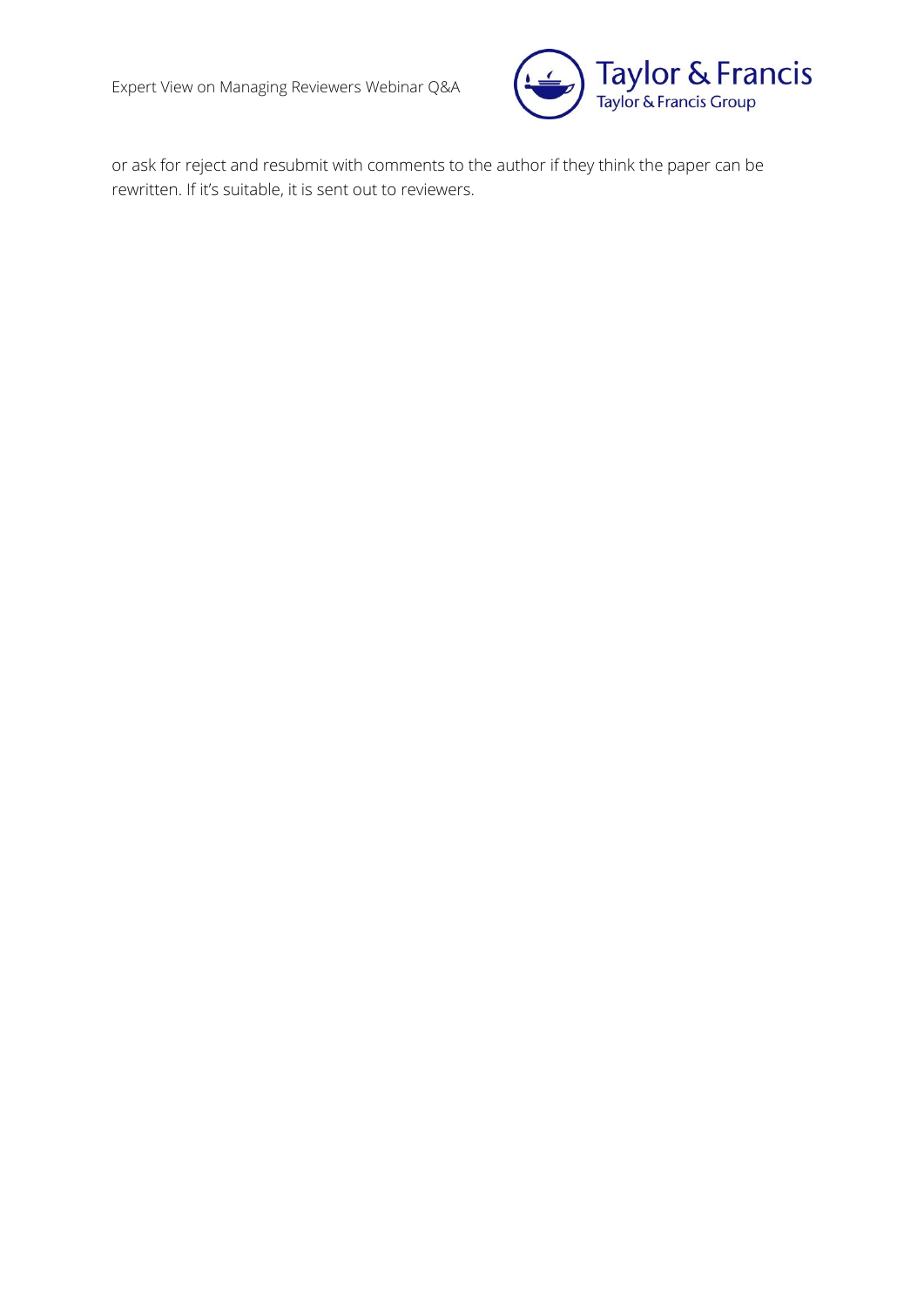

# Recruiting Reviewers

#### <span id="page-8-0"></span>Do the ScholarOne and Editorial Manager systems work in similar ways for recruiting reviewers?

Gareth Meager: There's not a lot of difference between the two systems, as they are both fundamentally peer review management systems, and so can facilitate the typical journal workflow from paper submission to inviting reviewers to a decision being reached.

The sourcing, inviting, finding reviewers part of the process is, again, very similar in both systems. They both have an external reviewer search tool on ScholarOne it's called "Reviewer Locator", and on Editor Manager it's called "Reviewer Discovery". They work in very similar ways; they are externally-facing, they're going out to the internet to search for names and potential reviewers, and they're using metadata that's in the submitted manuscripts. It's an algorithm that's looking at terms, words in the abstract, keywords, words in the title, and then bringing back people who could potentially be good reviewers for that particular manuscript. The idea of these tools is to move away from the reviewer fatigue, where if you are continually using the same pool of reviewers and asking individuals to review more than five, six papers in a given period, you run the risk of burning them out. These tools are aimed at spreading that net a bit wider and finding people that maybe you wouldn't have considered before, and who are not in your journal's database already

# For paper submissions that prove difficult to locate an appropriate reviewer from your database(s) or via ScholarOne or Editorial Manager, what is your process for locating reviewers?

Dianne Dixon: For my journal, I've set up a process where if the Associate Editor is having trouble finding two reviewers, we've asked the Associate Editor to act as a reviewer themselves. The advisory board members that we have are actually called upon to be reviewers on papers, so we have a built-in pool of people in case we can't find external reviewers.

Hervé Stolowy: When it gets very difficult to find two reviewers, so an editor has found one but not two, for many reasons I might accept the idea of having only one reviewer. I notice that when we really have problems finding reviewers, it is often related to the nature of the paper – maybe the paper is out of the scope of the journal, or maybe it is too specific. So there is a very high relationship between the scope of the paper and the difficulty to find the reviewers.

### What other incentives apart from Publons and T&F vouchers have editors tried?

Dianne Dixon: We have only used the e-voucher that Taylor & Francis provides.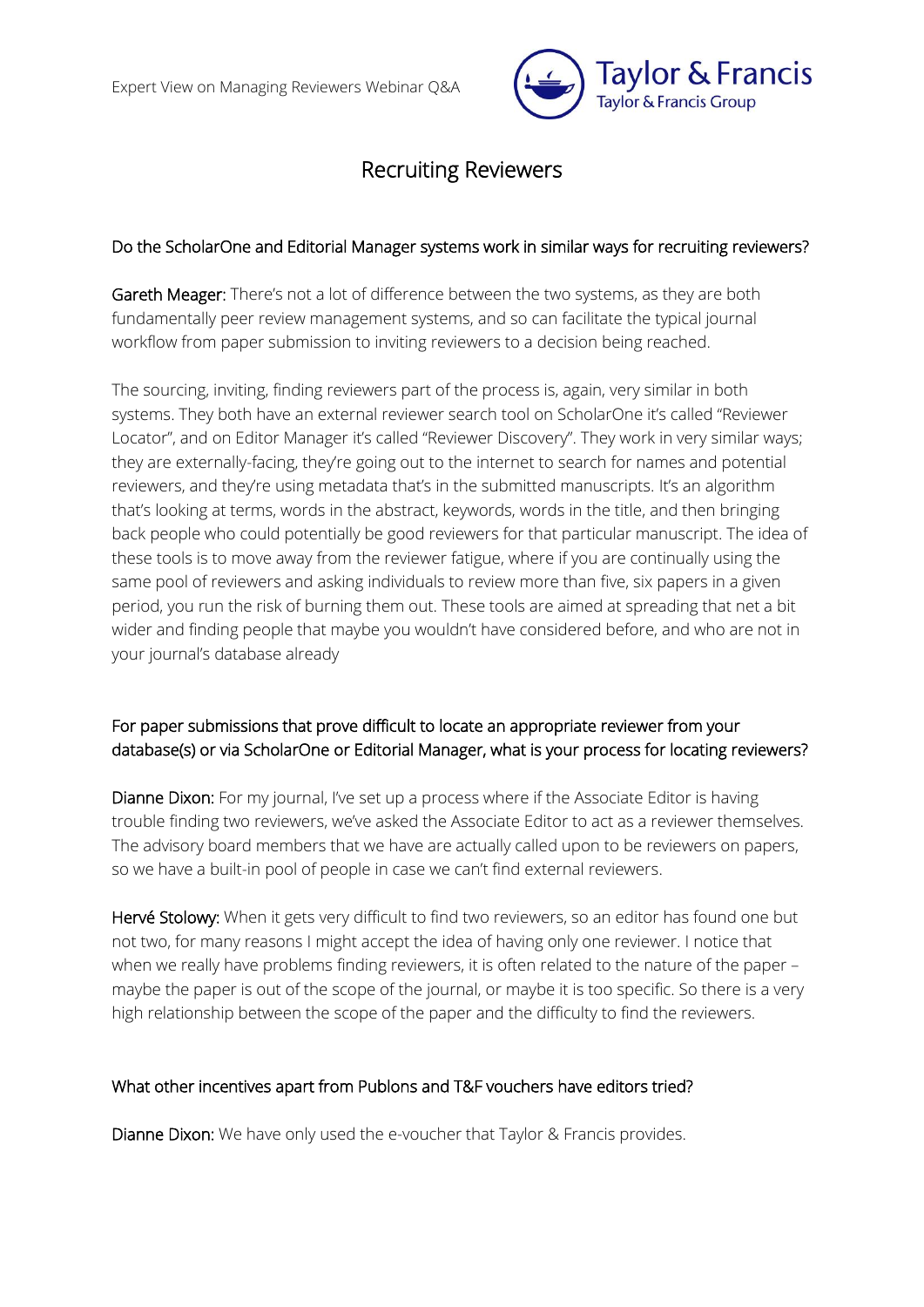

Peter Gilroy: I've never actually offered this, but I have noticed that one or two reviewers have asked me for references and I think that might be because they are a member, formally, of the International Review Panel, so they're actually putting that on their CV and then suggesting that I could be a referee for a promotion or post elsewhere.

Hervé Stolowy: So I feel very guilty because, for reviewers, we give nothing. However, I fully agree with Peter, the number of recommendations I am asked to write for my Associate Editors or reviewers has significantly increased since I began my term. And I find this reasonable and I like to do that, because it's the minimum I can do for the colleagues who work very hard for the journal.

#### How often do you write to the reviewers that the contributors have suggested themselves?

Peter Gilroy: Never.

Hervé Stolowy: Never.

Dianne Dixon: We do allow suggestions for reviewers, but the board decided to remove that.

### What are your general criteria in selecting/recruiting reviewers?

Hervé Stolowy: They must have published on the topic and they must have worked on the topic, but they can be senior or early in their career; we have a lot of young reviewers. Because we have two reviewers, we try to have a mix of one experienced researcher and one younger researcher, but we want to have reviewers who already have some publications in the field and on the topic. When we get to know the reviewers, so after a few papers, we know how they work. We know some reviewers write well, and write very constructive long reviews, but some reviewers we use are less interesting, so usually we tend to forget the second category in favor of the first one.

Peter Gilroy: We would prefer reviewers to have written with us; it's not always possible, but it's ideal if we can get it.

Dianne Dixon: What usually happens is, someone who is a senior scientist in their lab might have students and they'll email us and say "can we have one of our students review this paper? I will work with them" and we're okay with that. That's a way for them to be introduced to reviewing and then they'll become one of our regular reviewers if they do well.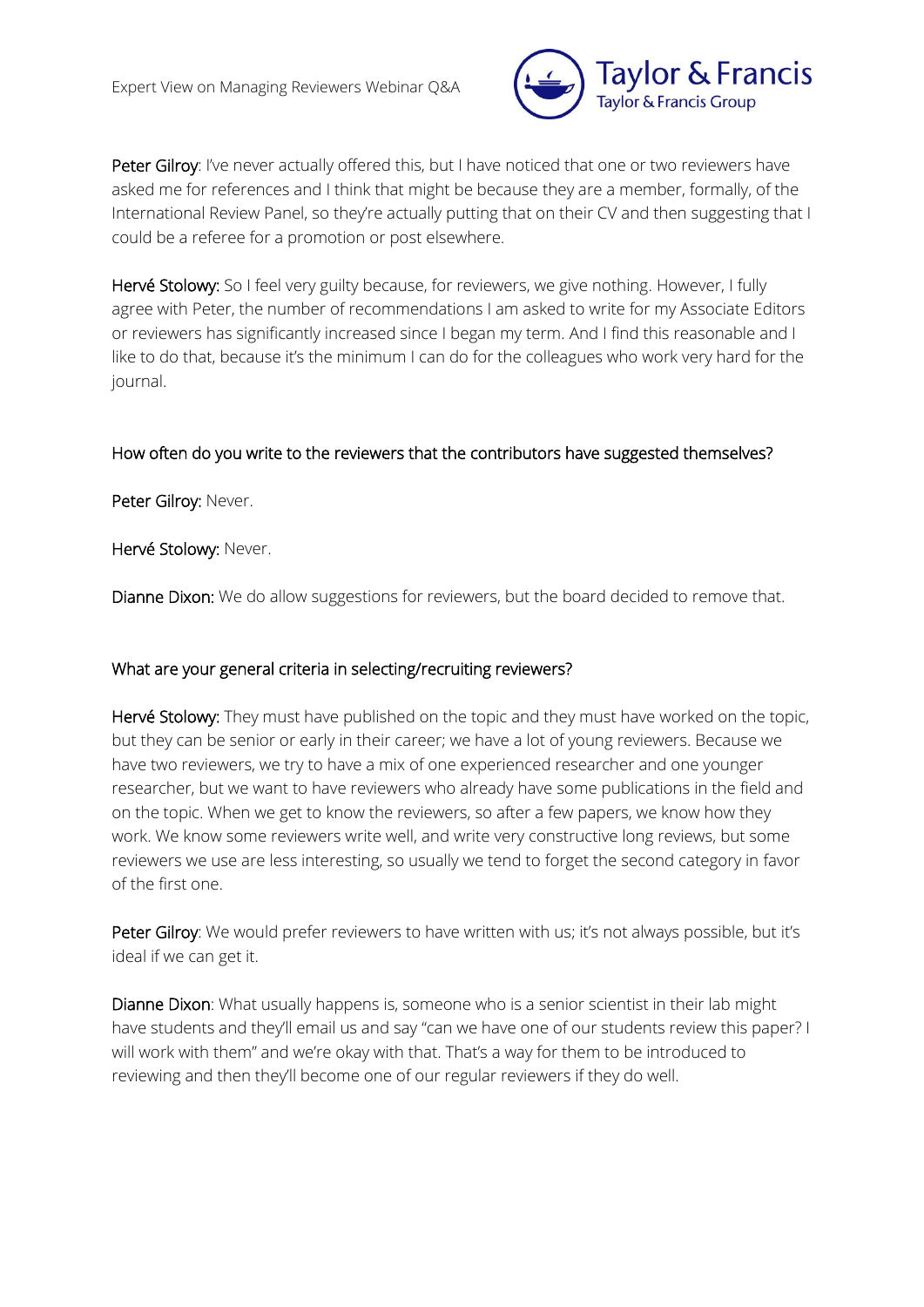

# Managing Reviewers

# <span id="page-10-0"></span>Can you expand on the idea of an International Review Panel? How does it function, and how is it different from a list of reviewers an editor keeps?

Peter Gilroy: A list of reviewers is just that, a list that you tap into. The panel know who each other are and it's more like a community, but crucially, it gives them some sort of status other than simply being a reviewer. After all, a reviewer is central to the work that we do as editors and we can't give them very much; there's the Taylor & Francis 30% off flyer, but other than that, there isn't much we can do. To give them some sort of status by making them a member of a panel and communicating with each other is quite useful, and I'd certainly welcome it as a reviewer myself.

### How was the International Review Panel created and how do members communicate?

Peter Gilroy: 40+ years ago they were identified through the network of the founding editor. Now they are identified in the ways I described in the Webinar. They communicate by email with myself or one of the Executive Board.

# Do you require a certain number of reviews a year from the International Review Panel members?

Peter Gilroy: No.

### Are the International Review Panel members publically identified on the journal?

Peter Gilroy: Those who have submitted a review are identified and thanked in the first issue of each new volume of the journal.

### Do you use both the International Review Panel and ad hoc reviewers?

Peter Gilroy: We prefer not to use ad hoc reviewers, but sometimes have to if a subject or an approach is not one covered by the International Review Panel (or if the appropriate person has already carried out their maximum of two reviews per year or is otherwise unavailable). We would first invite such a person and then offer them a paper with an explanation of why they have been asked to review that paper.